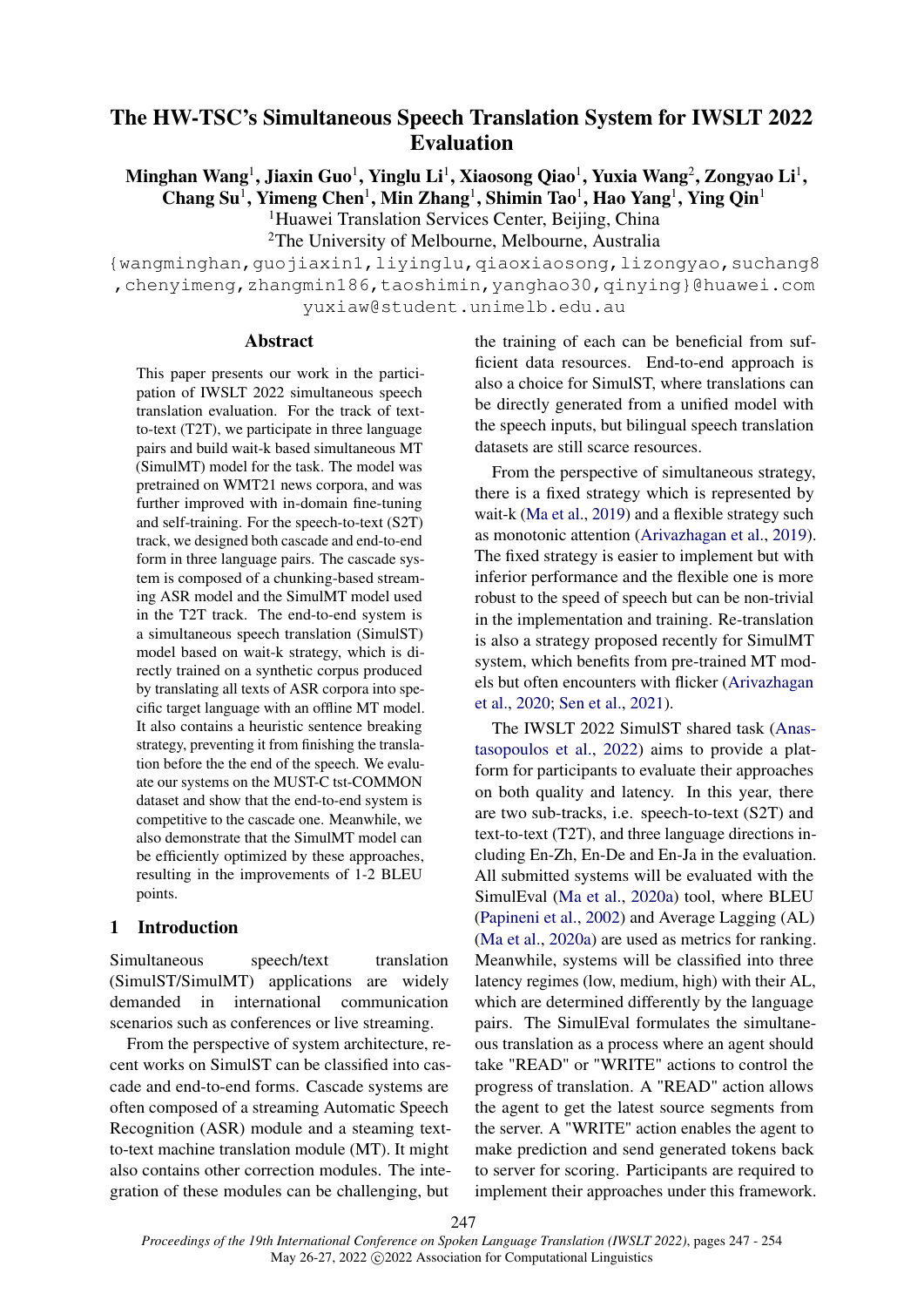| <b>Dataset</b> | <b>Number of Utterance</b> | <b>Duration</b> (hrs) |
|----------------|----------------------------|-----------------------|
| Librispeech    | 281,241                    | 960.85                |
| MuST-C         | 340,421                    | 590.67                |
| <b>IWSLT</b>   | 170,229                    | 254.41                |
| CoVoST         | 1362.422                   | 1802.52               |
| TEDLIUM3       | 268,214                    | 453.42                |

Table 1: Data statistics of our ASR corpora

<span id="page-1-0"></span>

|         | Language WMT Bilingual In-domain Text |      |
|---------|---------------------------------------|------|
| En-De   | 79M                                   | 459K |
| $En-Zh$ | 96M                                   | 590K |
| $En-Ja$ | 42M                                   | 552K |

Table 2: Data statistics of our MT corpora

In this paper, we present our work on the participation of all language directions for both S2T and T2T sub-tasks. For the T2T task, we start by modeling with the original wait-k model and optimizing it with in-domain fine-tuning and self-training [\(Gaido](#page-6-4) [et al.,](#page-6-4) [2020\)](#page-6-4), resulting in large improvements on their performance. We experiment both cascade and end-to-end systems for the S2T task and find that the end-to-end one is quite competitive especially on the latency metric.

#### 2 Method

#### 2.1 Data Preparation & Pre-Processing

ASR Corpora We adopt exactly same data pre-processing pipeline to our offline task submission. Briefly, we combine 5 ASR (LibriSpeech[\(Panayotov et al.,](#page-7-2) [2015\)](#page-7-2), MuST-C V2 [\(Cat](#page-6-5)[toni et al.,](#page-6-5) [2021\)](#page-6-5), CoVoST [\(Wang et al.,](#page-7-3) [2020\)](#page-7-3), TED-LIUM 3 [\(Hernandez et al.,](#page-6-6) [2018\)](#page-6-6) and IWSLT official dataset) corpora and perform strict cleansing based on absolute frame length (within 50 to 3000), number of tokens (within 1 to 150) and the speed of speech (within  $\mu(\tau) \pm 4 \times \sigma(\tau)$ , where  $\tau = \frac{\text{\# frames}}{\text{\# tokens}}$ ) for all training utterances. There are basically 1% of noisy samples being filtered out.

MT corpora We follow the pipeline in [\(Wei et al.,](#page-7-4) [2021\)](#page-7-4) to pre-process the WMT 21 news corpora as well as the in-domain corpora (mixture of MUST-C and IWSLT). Statistics of our MT corpora are shown in Table [2.](#page-1-0)

## 2.2 ASR model

We adopt the U2 [\(Zhang et al.,](#page-7-5) [2020\)](#page-7-5) as the ASR module in our cascade system. U2, a framework that can be applied on standard Transformer [\(Vaswani et al.,](#page-7-6) [2017\)](#page-7-6) or Conformer [\(Gulati et al.,](#page-6-7) [2020\)](#page-6-7) architectures, is able to perform both streaming and non-streaming ASR. The major difference between U2 and other offline autoregressive ASR models is that it supports streaming with the help of the dynamic chunk training and decodes with a CTC decoder on the top of the encoder. The dynamic chunk training is achieved by dynamically applying a causal mask with different chunk size at the self-attention layer in the encoder. It is similar to the self-attention of an autoregressive decoder, but allowing the hidden representation to condition on some look-ahead contexts within the chunk. During inference, since the encoder hidden states is monotonically encoded chunk by chunk, the argmax decoding of CTC makes sure that tokens decoded in previous chunks are fixed, which successfully achieves streaming. Besides the CTC decoder, U2 also preserves the standard autoregressive (AR) Transformer decoder, and can be jointly trained with the CTC decoder to improve the stability of training. Originally, the AR decoder can be used to re-score CTC generated texts if prefix beam search is used to propose multiple candidates. However, we don't use the re-scoring in our system.

Since the decoding of arbitrary size of the chunk is learned with the dynamic chunk training, the latency of U2 can be freely determined by the chunk size used in the inference. The chunk size is also directly correlated to the performance, as it defines the volume of look-ahead contexts used in the current chunk.

#### 2.3 Text to Text Model

Our T2T models are used in the T2T track and also as the translation module in the cascade system. It is a standard Transformer model with the wait-k strategy [\(Ma et al.,](#page-6-0) [2019\)](#page-6-0) for simultaneous decoding. For each language pair, we pre-train the wait-k T2T model on the WMT 2021 news corpora following similar settings as [\(Wei et al.,](#page-7-4) [2021\)](#page-7-4) to acquire the model  $\mathcal{M}_1$ . Then, we fine-tune it on the mixture of MuST-C and IWSLT corpora denoted as  $C_{\text{ind}}$ , and obtain the domain adapted model  $\mathcal{M}_2$ . Although the domain transferring contributes some improvements, we find that it is not able to solve a key problem. Since the simultaneous decoding is only conditioned on partially observed context, there is a big gap between the training of offline MT models and SimulMT models, in which the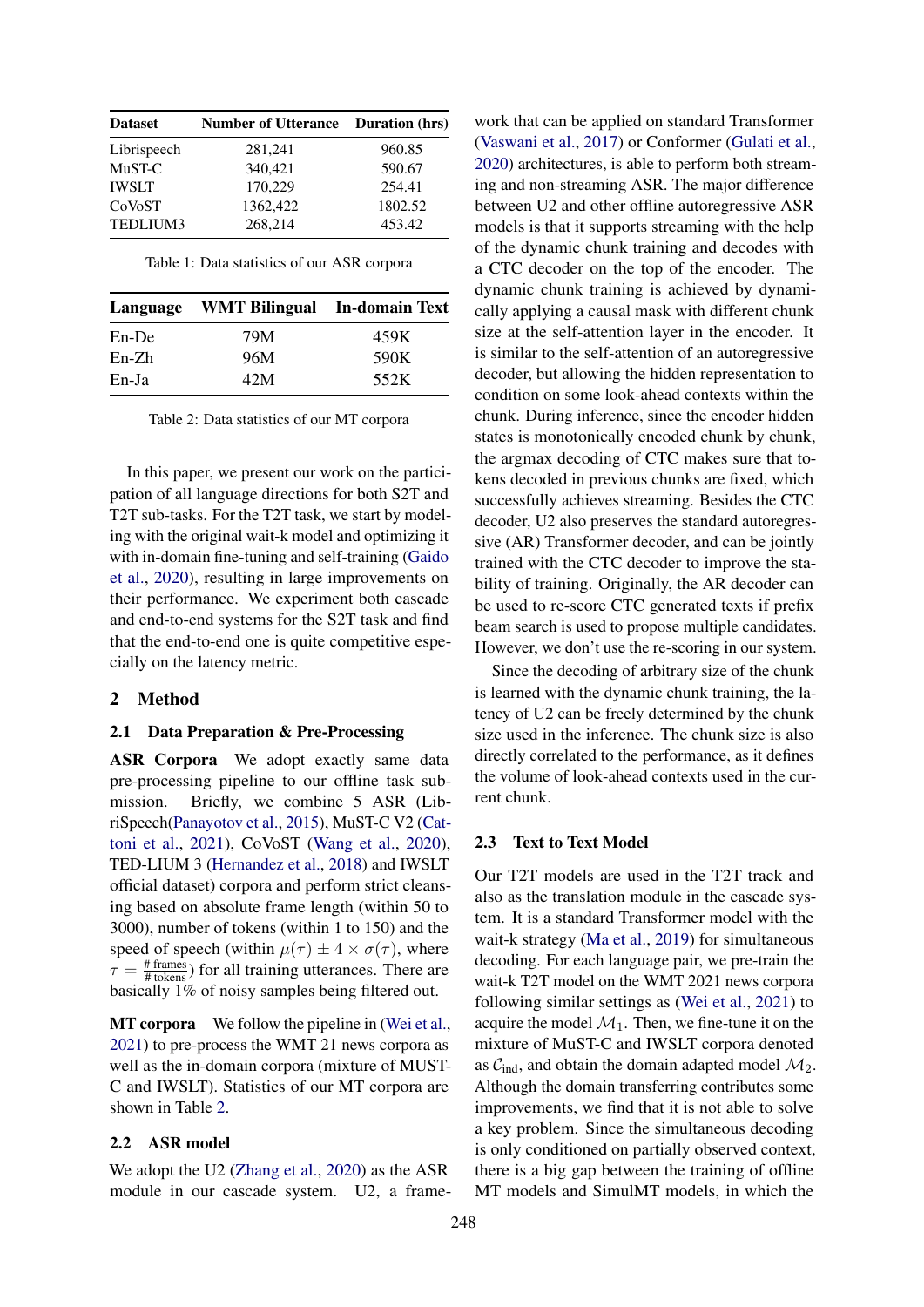re-ordered translations from unseen context can be significantly difficult for SimulMT models to learn.

To mitigate this problem, we propose to use selftraining [\(Liu et al.,](#page-6-8) [2021;](#page-6-8) [Kim and Rush,](#page-6-9) [2016\)](#page-6-9). Firstly, we translate the in-domain corpora  $C_{ind}$ with  $\mathcal{M}_2$  and obtain  $\mathcal{C}_{ind}$ ', then, we fine-tune  $\mathcal{M}_2$ on the mixture of  $C_{ind}$  and  $C_{ind}'$  and obtain  $\mathcal{M}_3$ . In this way, the self-distilled translations are more monotonic and easier to learn.

#### 2.4 Cascade Speech to Text Model

<span id="page-2-0"></span>Algorithm 1 Decoding of Cascade System **Require:** ASR, T2T, chunk size,k:  $\phi$ , M, N<sub>c</sub>, k Initialize: Speech buffer  $S \leftarrow \{\}$ Initialize: ASR buffer  $A \leftarrow \{\}$ Initialize: MT buffer  $H \leftarrow \{\}$ Initialize: Frame position  $p \leftarrow 0$ Initialize: MT Finish writing chunk  $e \leftarrow$  true while w is not  $\langle s \rangle$  do if  $|S| - p < N_c$  and e and not finish reading then READ next input s  $S \leftarrow S \cup \{s\}$ else  $A \leftarrow \phi(S)$ : decode all texts with ASR  $p \leftarrow |S|$ : move frame position if  $|A| - |H| \geq k$  then decode with MT:  $w \leftarrow \mathcal{M}(A)$  $H \leftarrow H \cup \{w\}$  $e \leftarrow (|A| - |H| < k)$ WRITE  $w$ end if end if end while

Our cascade system is the integration of U2 and wait-k T2T model. When evaluating with SimulEval, U2 makes decisions mainly based on whether the input stream can fill a chunk, if not, it directly calls READ, otherwise, it transcribes audio inputs into English texts, and passes the entire sequence to the T2T model. The T2T model takes the output of U2 as inputs, and determines whether to read more based on the length difference between source and target sequence compared to  $k$ . Note that since  $U2$ may decode several tokens in the latest chunk at once, we need to distinguish the read action of T2T model and ASR model. More specifically, when tokens decoded in the latest chunk from U2 exceeds the length difference of k for the T2T model, we need to let the T2T model decode for several

steps instead of using the read action outputs by T2T model to read more audio frames, this will significantly increase the latency. Therefore, we introduce a flag e, representing whether the T2T model finishes its decoding process for all newly input tokens from current chunk. Algorithm [1](#page-2-0) and Figure [1](#page-3-0) describes the detailed process.

#### 2.5 End-to-end Speech to Text Model

Besides the cascade system, we also explored the end-to-end (E2E) system. A key disadvantage to train an E2E system comes from the lack of large scale speech translation corpora. Therefore, we use the pre-trained MT model (trained on WMT21 News corpora) to create the knowledge distilled data [\(Kim and Rush,](#page-6-9) [2016\)](#page-6-9) by translating all ASR corpora into required language, which significantly increases the scale of the training set.

There are two reasons that we use an offline MT model instead of our T2T model to generate the KD data. 1) the T2T model has lower performance compared to the offline model which may further limit the performance upper bound of the student model. 2) Decoding with T2T model is quite slower than the offline MT model.

For the E2E S2T model, we use the Conv-Transformer [\(Inaguma et al.,](#page-6-10) [2020\)](#page-6-10) with wait-k strategy of different k for each language. More specifically, we adopt similar configurations in [\(Ma et al.,](#page-6-11) [2020b\)](#page-6-11), where a pre-decision module is used to handle the large length gap between speech frames and target sentence, so that the wait-k algorithm can work properly with enough source information. Here we use the fixed pre-decision policy by pooling frames into a summarized feature vector for the wait-k decision every fixed number of frames (7 frames for all three models in our experiments).

During the evaluation with SimulEval, we found that E2E S2T model can easily predict the "</s>" when there is a silence interval in the speech. Although fed with more source inputs or applied with EOS penalty, the model is still incapable of translating samples into multiple sentences.

We suspect that the model is only trained on properly segmented utterances containing scarce samples with more than one sentence, but evaluated on samples with multiple sentences. This often causes the agent to send an incomplete translation to the server. To this end, we design a simple but efficient sentence breaking strategy to prevent the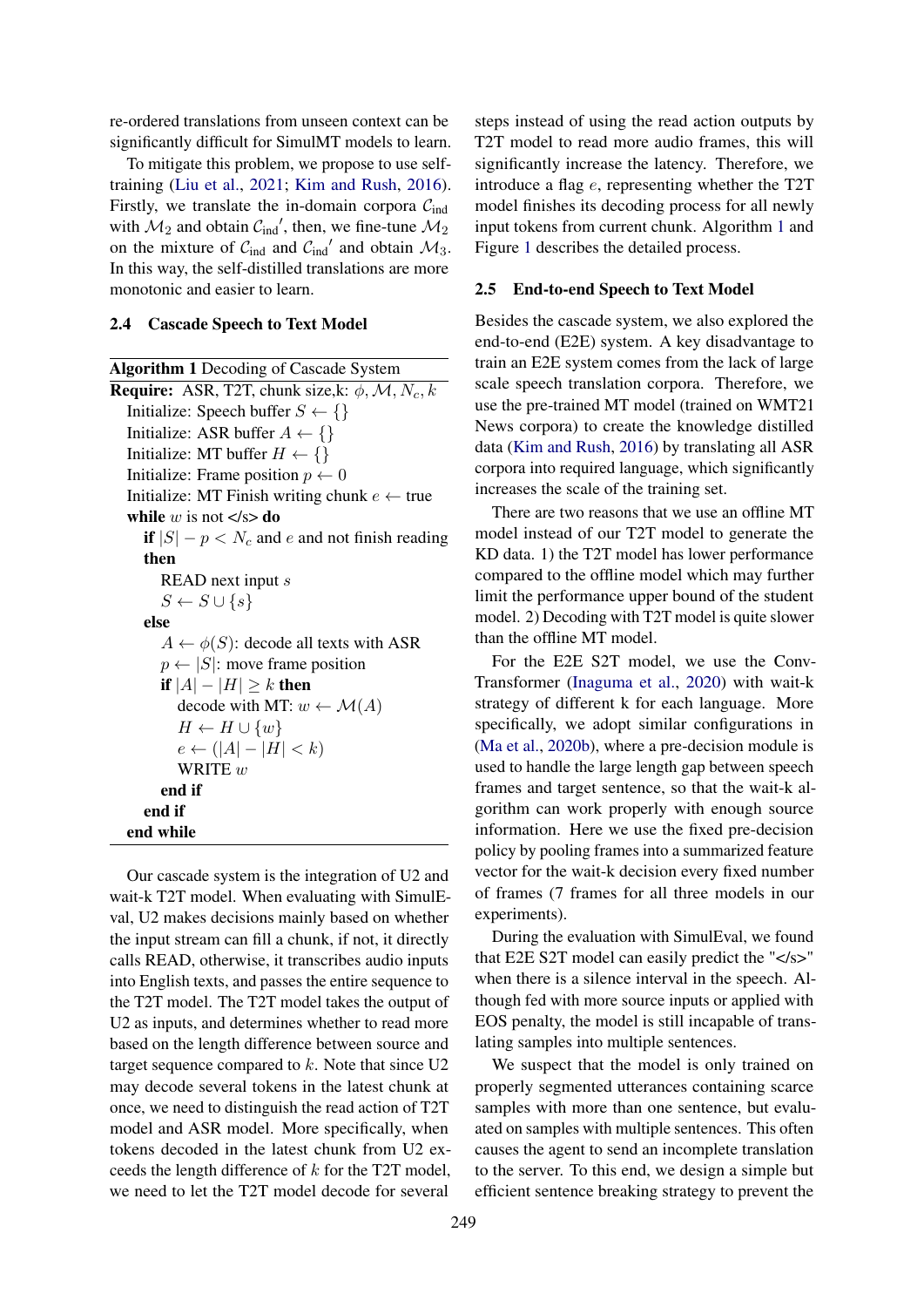<span id="page-3-0"></span>

Figure 1: This figure presents an example of decoding with our cascade system, in which the the chunk size of U2 is set equivalent to 2s, the  $k$  for the wait-k T2T is set to 3. We plot the timeline of the real wall time and the speech time for a more cleared description. To present the collaboration of two models, we assume that decoding with U2 needs no time but decoding with wait-k T2T requires 0.5s per token.

agent from early stopping. In detail, when the decoder predict "</s>" as the next token, we check if the agent finishes reading source inputs. If it does, the " $\langle$ s>" is the true ending of the speech, otherwise, it will be used as an ending of the subsentence, meaning that the "</s>" won't be sent back to the server, and the agent should keep translating until the entire speech is processed. The ending of a sub-sentence will also be used to clean the source input buffer and target context buffer, which means each sub-sentence is translated independently by the agent. We find this approach may in some extent introduce more latency since for each sub-sentence, the agent needs re-wait-k steps to start the generation, however, it is quite helpful to improve the performance on samples that might be mis-segmented with the original approach.

## 2.6 Domain Controlled Generation

As mentioned in section [2.1,](#page-1-0) we combine different corpora with different data source to create the united dataset, in which the domain and text style can be various. Directly training the model on the mixture of them can be harmful to the performance since some of these differences can't be easily captured from the speech inputs, so they should be considered as prior knowledge. Therefore, we reuse

the strategy from our last year's work [\(Wang et al.,](#page-7-7) [2021\)](#page-7-7) by providing a domain tag as a known condition to control the generation style. This strategy is used in our E2E S2T model and ASR model. For the S2T model, we add the domain tag as the first token input to the decoder. For the ASR model, since we only use the CTC decoding, domain information needs to be provided at the encoder side. Therefore, we first encode the domain tag with the word embedding layer of the decoder to acquire its representation vector, then, we perform an elementwise sum with the down-sampled input features before feeding to encoder attention layers.

Since the test sets have similar distribution with MuST-C corpora in previous years, we control the model to generate MuST-C alike text by using the domain tag "<MC>" during the inference process.

## 3 Experiments

We conduct experiments on three types of systems including T2T, cascade S2T and E2E S2T. All systems are evaluated on the MuST-C tst-COMMON dataset for all three languages.

## 3.1 Setup

We adopt same configuration recipe to our offline submission on the training of the U2 model,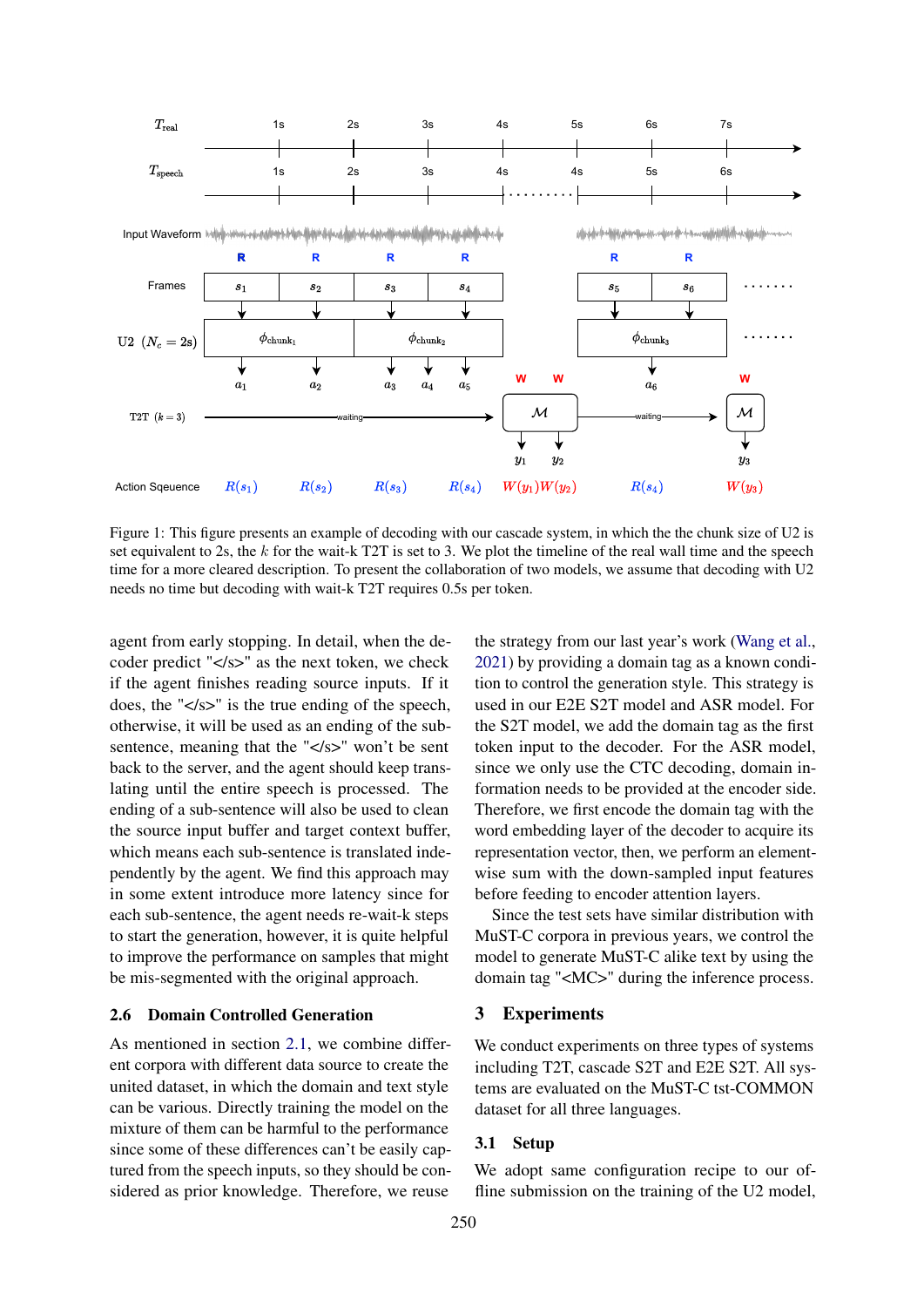<span id="page-4-0"></span>

|          |          | <b>Quality</b> | Latency |       |           |          |       |        |
|----------|----------|----------------|---------|-------|-----------|----------|-------|--------|
| Language | k        | <b>BLEU</b>    | AL      | AL CA | <b>AP</b> | $AP\_CA$ | DAL   | DAL_CA |
|          | $k=3$    | 24.98          | 2.66    |       | 0.66      |          | 4.14  |        |
| $En$ -De | $k=6$    | 31.50          | 5.58    |       | 0.78      |          | 6.53  |        |
|          | $k=15$   | 33.38          | 11.12   |       | 0.93      |          | 11.87 |        |
|          | $k=6$    | 8.55           | 1.74    |       | 0.67      |          | 5.70  |        |
| $En-Ia$  | $k=10$   | 14.53          | 6.70    |       | 0.85      |          | 8.53  |        |
|          | $k = 14$ | 14.26          | 9.75    |       | 0.92      |          | 10.95 |        |
| $En-Zh$  | $k=6$    | 22.53          | 2.93    |       | 0.71      |          | 5.40  |        |
|          | $k=10$   | 26.45          | 6.78    |       | 0.85      |          | 8.29  |        |
|          | $k=14$   | 27.54          | 9.53    |       | 0.92      |          | 10.60 |        |

Table 3: This table shows the results of our T2T models, where AL is computed with number of tokens.

<span id="page-4-1"></span>

| Language |        | <b>Quality</b> | Latency |         |      |          |         |         |
|----------|--------|----------------|---------|---------|------|----------|---------|---------|
|          | k      | <b>BLEU</b>    | AL      | AL CA   | AP   | $AP\_CA$ | DAL     | DAL CA  |
|          | $k=3$  | 18.56          | 1959.58 | 2672.29 | 0.79 | 1.02     | 2411.61 | 3186.99 |
| En-De    | $k=6$  | 23.90          | 2608.47 | 3490.75 | 0.87 | 1.18     | 3067.46 | 4110.86 |
|          | $k=15$ | 24.78          | 4020.55 | 5116.26 | 0.96 | 1.32     | 4312.52 | 5582.31 |
|          | $k=6$  | 7.28           | 2215.07 | 2555.88 | 0.80 | 0.92     | 2620.34 | 2852.7  |
| $En-Ia$  | $k=10$ | 12.16          | 2867.81 | 3262.79 | 0.92 | 1.06     | 3343.08 | 3675.45 |
|          | $k=14$ | 11.57          | 3365.65 | 3764.64 | 0.95 | 1.09     | 3811.56 | 4142.38 |
| $En-Zh$  | $k=6$  | 18.59          | 2119.71 | 2468.9  | 0.83 | 0.95     | 2603.03 | 2837.85 |
|          | $k=10$ | 22.50          | 2838.8  | 3207.05 | 0.92 | 1.05     | 3292.46 | 3573.82 |
|          | $k=14$ | 23.61          | 3424.94 | 3780.95 | 0.95 | 1.09     | 3782.05 | 4065.2  |

Table 4: This table shows the results of our cascade S2T models, where AL is computed with milliseconds.

where 80 dimensional Mel-Filter bank features are extracted from raw waveform, and being augmented with speed perturbation [\(Ko et al.,](#page-6-12) [2015\)](#page-6-12) and spectral augmentation [\(Park et al.,](#page-7-8) [2019\)](#page-7-8). The model is trained with the hyper-parameters  $(n_{(encoder+decoder)}_{layers} = 12 + 3, n_{heads} = 8,$  $d_{hidden} = 512$ ,  $d_{FFN} = 2048$ ,  $n_{sub sampling} = 4$ ) for 50 epochs on 8 V100 GPUs. All ASR texts are tokenized with SPM [\(Kudo and Richardson,](#page-6-13) [2018\)](#page-6-13) with the vocab size set as 20000.

For the T2T model, we train three models with different k for each language, where  $k=(3,6,15)$ for En-De, k= $(6,10,14)$  for En-Zh, k= $(6,10,14)$  for En-Ja. All of them are trained for 40 epochs with similar hyper-parameters  $(n_{(encoder+decoder)} \; layers)$  $= 16 + 4$ ,  $n_{heads} = 8$ ,  $d_{hidden} = 512$ ,  $d_{FFN} = 2048$ ) while pre-training and 10 epochs for fine-tuning and self-training. For En-De and En-Ja, we use SPM for tokenization with vocab size set to 32k, and subword-nmt for En-Zh with vocab size set to

30k. Note that the vocabularies for T2T models are different from that for the ASR model, meaning that the outputs of ASR model in the cascade system need to be re-tokenized for T2T models.

Three S2T models are trained for each language with  $k=7$  for En-De,  $k=14$  for En-Zh and En-Ja. The hyper-parameters are:  $(n_{(encoder+decoder) \; layers} = 12 + 6, \; n_{heads} = 8,$  $d_{hidden} = 512$ ,  $d_{FFN} = 2048$  for all models. We train them for 50 epochs on the knowledge distilled dataset.

## 3.2 Results

T2T Table [3](#page-4-0) shows the results of all T2T models, which are evaluated with the SimulEval with the oracle English texts as source inputs. We can see that for all language pairs, a large improvements can be obtained from low latency to medium latency by increasing k from 3 to 6 (En-De) or from 6 to 10 (En-Zh/Ja), but when increasing the latency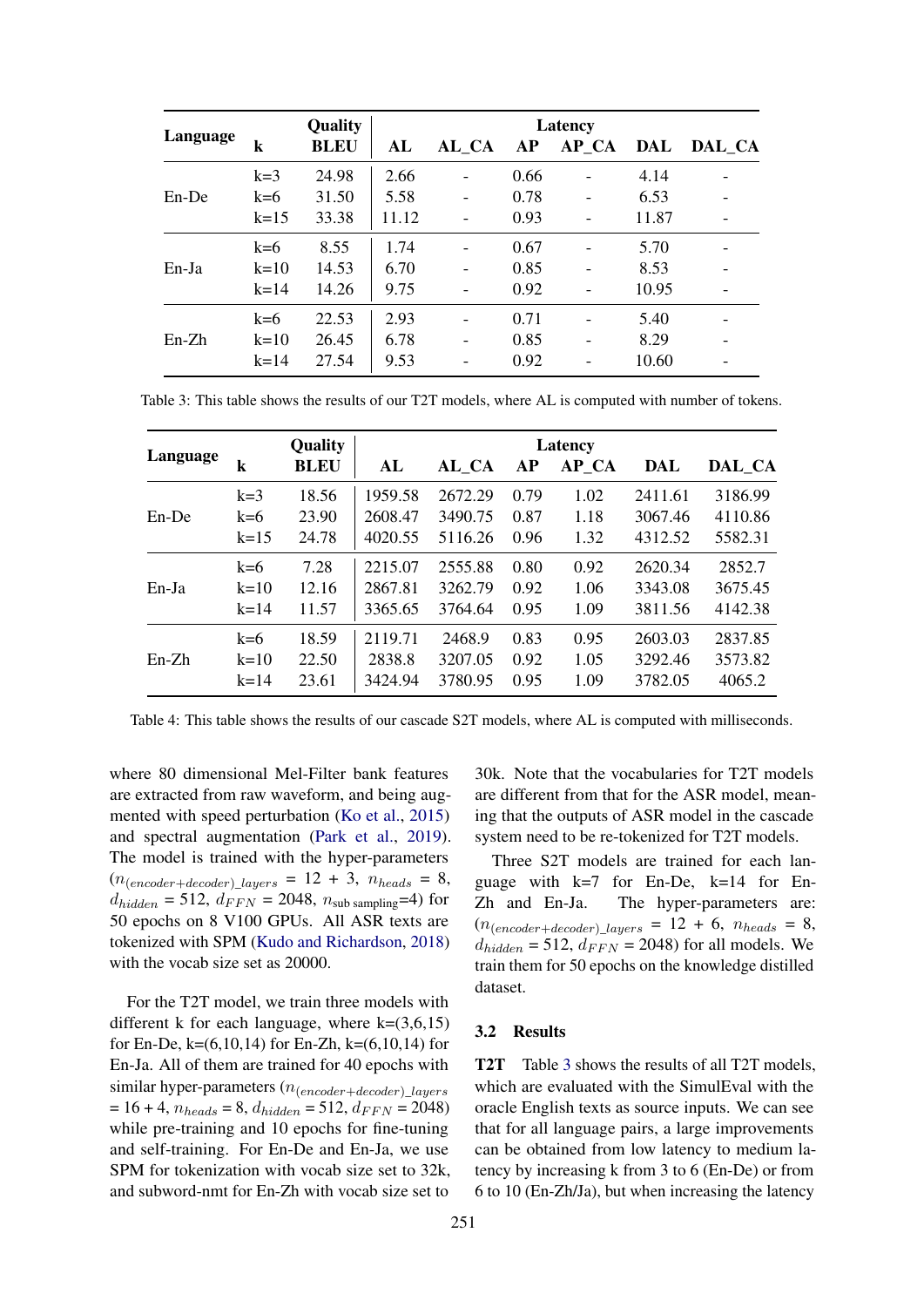<span id="page-5-1"></span>

|                       |          | <b>Quality</b> |         | Latency              |      |      |         |         |
|-----------------------|----------|----------------|---------|----------------------|------|------|---------|---------|
| Language $\mathbf{L}$ |          | <b>BLEU</b>    | AL      | AL CA AP AP CA       |      |      | DAL     | DAL CA  |
| $En$ -De              | $k=7$    | 22.13          |         | 2374.54 2831.08 0.86 |      | 0.99 | 2523.52 | 2990    |
| En-Ja                 | $k = 14$ | 12.82          |         | 1848.46 2369.75      | 0.94 | 1.09 | 3374.76 | 3796.14 |
| $En-Zh$               | $k = 14$ | 20.38          | 1753.37 | 2240.23              | 0.94 | 1.09 | 3341.84 | 3762.65 |

Table 5: This table shows the results of our end-to-end S2T models, where AL is computed with milliseconds.

from medium to high, the profit is not that significant, demonstrating that the upper bound of wait-k models can be easily reached even with larger k.

Cascade S2T Table [4](#page-4-1) presents result of our cascade S2T models, evaluated with the SimulEval by using utterance speech as inputs. Compared with the oracle inputs of T2T model, the performance of cascade S2T models often degrades 2-4 BLEU points when using the same T2T model due to the error propagation comes from the ASR model. We also find that the latency of our cascade systems are quite large although with relatively low k value. This can be explained from the example in Figure [1](#page-3-0) where the wait-k model has to wait until the U2 reads 4 times and completes the decoding of chunk 2 (output 3 tokens), since the wait-k model can only decode when the the length difference satisfies the criteria of k. Unfortunately, this eventually increases the delay of  $y_1$  and  $y_2$  when computing the AL.

End-to-end S2T Table [5](#page-5-1) are results from our E2E S2T models. Compared with cascade S2T models, the latency of E2E models can be better controlled since the latency offset caused by the collaboration of the ASR and T2T in the cascade system is not necessarily existed in the E2E model. Surprisingly, the performances of E2E models are also competitive to cascade systems, demonstrating that training the model on KD corpora is quite effective.

## 3.3 Ablation Study

To further explore the effect of fine-tuning and selftraining on our T2T models, we present our experimental results on MuST-C tst-COMMON evaluated for the T2T task as described in Table [6.](#page-5-2) For all language pairs, in-domain fine-tuning brings 2+ BLEU points and self-training brings additional 1+ points.

<span id="page-5-2"></span>

| Approach        |       | En-De En-Ja | En-Zh |
|-----------------|-------|-------------|-------|
| Pre-training    | 29.21 | 11.21       | 23.14 |
| $+$ Fine-tuning | 32.05 | 13.08       | 25.73 |
| +Self-Training  | 33.38 | 14.26       | 27.54 |

Table 6: This table presents the improvements coming from applying each strategy during the training of T2T models. We only present results of models with k=15 for En-De, k=14 for En-Ja and En-Zh.

## 4 Conclusion

In this paper, we report our work in the IWSLT-2022 simultaneous speech translation evaluation. We explored 4 solutions with a cascade and end-toend system on two sub-tracks and three language directions: 1) We evaluated the method of training a streaming ASR model U2 on the large scale mixed training corpora and inference with the domain controlled generation. 2) We explored the optimization of wait-k T2T models with self-training, and obtained positive results. 3) We tried to build a cascade S2T system by integrating the streaming ASR model with the wait-k T2T model, and compared it with our end-to-end approach. 4) We trained our end-to-end S2T model with knowledge distillation and found it to be competitive to our cascade approach.

In our future works, we will investigate more in terms of simultaneous strategies, efficient using of pretrained models, as well as better training schema with limited ST dataset.

## **References**

<span id="page-5-0"></span>Antonios Anastasopoulos, Luisa Bentivogli, Marcely Z. Boito, Ondřej Bojar, Roldano Cattoni, Anna Currey, Georgiana Dinu, Kevin Duh, Maha Elbayad, Marcello Federico, Christian Federmann, Hongyu Gong, Roman Grundkiewicz, Barry Haddow, Benjamin Hsu, Dávid Javorský, Věra Kloudová, Surafel M. Lakew, Xutai Ma, Prashant Mathur, Paul McNamee, Kenton Murray, Maria Nădejde, Satoshi Nakamura, Matteo Negri, Jan Niehues, Xing Niu, Juan Pino, Eliz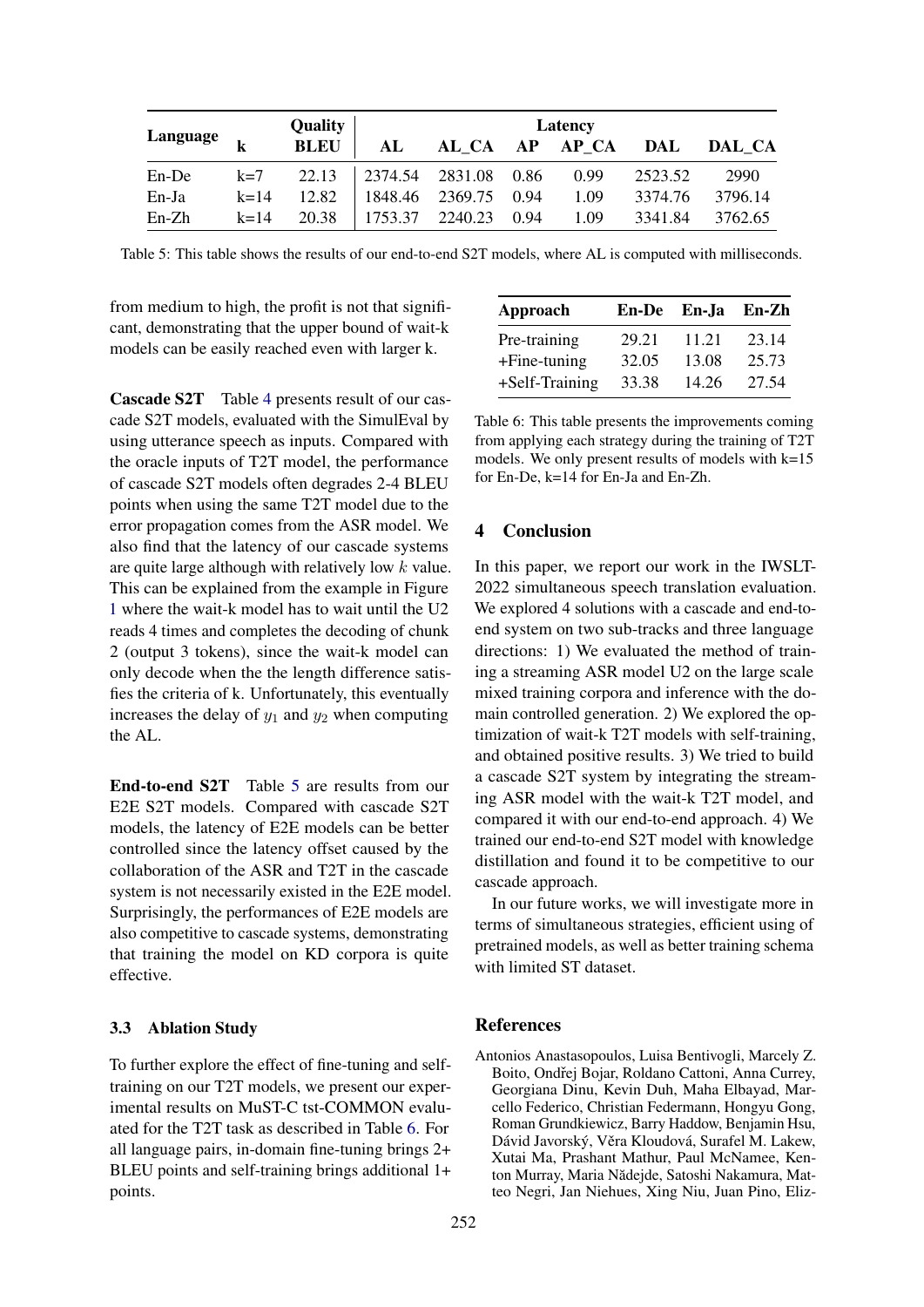abeth Salesky, Jiatong Shi, Sebastian Stüker, Katsuhito Sudoh, Marco Turchi, Yogesh Virkar, Alex Waibel, Changhan Wang, and Shinji Watanabe. 2022. FINDINGS OF THE IWSLT 2022 EVALUATION CAMPAIGN. In *Proceedings of the 19th International Conference on Spoken Language Translation (IWSLT 2022)*, Dublin, Ireland. Association for Computational Linguistics.

- <span id="page-6-1"></span>Naveen Arivazhagan, Colin Cherry, Wolfgang Macherey, Chung-Cheng Chiu, Semih Yavuz, Ruoming Pang, Wei Li, and Colin Raffel. 2019. [Monotonic](https://doi.org/10.18653/v1/p19-1126) [infinite lookback attention for simultaneous machine](https://doi.org/10.18653/v1/p19-1126) [translation.](https://doi.org/10.18653/v1/p19-1126) In *Proceedings of the 57th Conference of the Association for Computational Linguistics, ACL 2019, Florence, Italy, July 28- August 2, 2019, Volume 1: Long Papers*, pages 1313–1323. Association for Computational Linguistics.
- <span id="page-6-2"></span>Naveen Arivazhagan, Colin Cherry, Wolfgang Macherey, and George F. Foster. 2020. [Re](https://doi.org/10.18653/v1/2020.iwslt-1.27)[translation versus streaming for simultaneous](https://doi.org/10.18653/v1/2020.iwslt-1.27) [translation.](https://doi.org/10.18653/v1/2020.iwslt-1.27) In *Proceedings of the 17th International Conference on Spoken Language Translation, IWSLT 2020, Online, July 9 - 10, 2020*, pages 220–227. Association for Computational Linguistics.
- <span id="page-6-5"></span>Roldano Cattoni, Mattia Antonino Di Gangi, Luisa Bentivogli, Matteo Negri, and Marco Turchi. 2021. [Must](https://doi.org/10.1016/j.csl.2020.101155)[c: A multilingual corpus for end-to-end speech trans](https://doi.org/10.1016/j.csl.2020.101155)[lation.](https://doi.org/10.1016/j.csl.2020.101155) *Comput. Speech Lang.*, 66:101155.
- <span id="page-6-4"></span>Marco Gaido, Mattia Antonino Di Gangi, Matteo Negri, and Marco Turchi. 2020. [End-to](https://doi.org/10.18653/v1/2020.iwslt-1.8)[end speech-translation with knowledge distillation:](https://doi.org/10.18653/v1/2020.iwslt-1.8) [Fbk@iwslt2020.](https://doi.org/10.18653/v1/2020.iwslt-1.8) In *Proceedings of the 17th International Conference on Spoken Language Translation, IWSLT 2020, Online, July 9 - 10, 2020*, pages 80–88. Association for Computational Linguistics.
- <span id="page-6-7"></span>Anmol Gulati, James Qin, Chung-Cheng Chiu, Niki Parmar, Yu Zhang, Jiahui Yu, Wei Han, Shibo Wang, Zhengdong Zhang, Yonghui Wu, and Ruoming Pang. 2020. [Conformer: Convolution-augmented trans](https://doi.org/10.21437/Interspeech.2020-3015)[former for speech recognition.](https://doi.org/10.21437/Interspeech.2020-3015) In *Interspeech 2020, 21st Annual Conference of the International Speech Communication Association, Virtual Event, Shanghai, China, 25-29 October 2020*, pages 5036–5040. ISCA.
- <span id="page-6-6"></span>François Hernandez, Vincent Nguyen, Sahar Ghannay, Natalia A. Tomashenko, and Yannick Estève. 2018. [TED-LIUM 3: Twice as much data and corpus repar](https://doi.org/10.1007/978-3-319-99579-3_21)[tition for experiments on speaker adaptation.](https://doi.org/10.1007/978-3-319-99579-3_21) In *Speech and Computer - 20th International Conference, SPECOM 2018, Leipzig, Germany, September 18-22, 2018, Proceedings*, volume 11096 of *Lecture Notes in Computer Science*, pages 198–208. Springer.
- <span id="page-6-10"></span>Hirofumi Inaguma, Shun Kiyono, Kevin Duh, Shigeki Karita, Nelson Yalta, Tomoki Hayashi, and Shinji Watanabe. 2020. [Espnet-st: All-in-one speech trans](https://doi.org/10.18653/v1/2020.acl-demos.34)[lation toolkit.](https://doi.org/10.18653/v1/2020.acl-demos.34) In *Proceedings of the 58th Annual*

*Meeting of the Association for Computational Linguistics: System Demonstrations, ACL 2020, Online, July 5-10, 2020*, pages 302–311. Association for Computational Linguistics.

- <span id="page-6-9"></span>Yoon Kim and Alexander M. Rush. 2016. [Sequence](https://doi.org/10.18653/v1/d16-1139)[level knowledge distillation.](https://doi.org/10.18653/v1/d16-1139) In *Proceedings of the 2016 Conference on Empirical Methods in Natural Language Processing, EMNLP 2016, Austin, Texas, USA, November 1-4, 2016*, pages 1317–1327. The Association for Computational Linguistics.
- <span id="page-6-12"></span>Tom Ko, Vijayaditya Peddinti, Daniel Povey, and Sanjeev Khudanpur. 2015. [Audio augmentation for](http://www.isca-speech.org/archive/interspeech_2015/i15_3586.html) [speech recognition.](http://www.isca-speech.org/archive/interspeech_2015/i15_3586.html) In *INTERSPEECH 2015, 16th Annual Conference of the International Speech Communication Association, Dresden, Germany, September 6-10, 2015*, pages 3586–3589. ISCA.
- <span id="page-6-13"></span>Taku Kudo and John Richardson. 2018. [Sentencepiece:](https://doi.org/10.18653/v1/d18-2012) [A simple and language independent subword tok](https://doi.org/10.18653/v1/d18-2012)[enizer and detokenizer for neural text processing.](https://doi.org/10.18653/v1/d18-2012) In *Proceedings of the 2018 Conference on Empirical Methods in Natural Language Processing, EMNLP 2018: System Demonstrations, Brussels, Belgium, October 31 - November 4, 2018*, pages 66–71. Association for Computational Linguistics.
- <span id="page-6-8"></span>Dan Liu, Mengge Du, Xiaoxi Li, Yuchen Hu, and Lirong Dai. 2021. [The USTC-NELSLIP systems for simulta](https://doi.org/10.18653/v1/2021.iwslt-1.2)[neous speech translation task at IWSLT 2021.](https://doi.org/10.18653/v1/2021.iwslt-1.2) In *Proceedings of the 18th International Conference on Spoken Language Translation, IWSLT 2021, Bangkok, Thailand (online), August 5-6, 2021*, pages 30–38. Association for Computational Linguistics.
- <span id="page-6-0"></span>Mingbo Ma, Liang Huang, Hao Xiong, Renjie Zheng, Kaibo Liu, Baigong Zheng, Chuanqiang Zhang, Zhongjun He, Hairong Liu, Xing Li, Hua Wu, and Haifeng Wang. 2019. [STACL: simultaneous trans](https://doi.org/10.18653/v1/p19-1289)[lation with implicit anticipation and controllable](https://doi.org/10.18653/v1/p19-1289) [latency using prefix-to-prefix framework.](https://doi.org/10.18653/v1/p19-1289) In *Proceedings of the 57th Conference of the Association for Computational Linguistics, ACL 2019, Florence, Italy, July 28- August 2, 2019, Volume 1: Long Papers*, pages 3025–3036. Association for Computational Linguistics.
- <span id="page-6-3"></span>Xutai Ma, Mohammad Javad Dousti, Changhan Wang, Jiatao Gu, and Juan Miguel Pino. 2020a. [SIMULE-](https://doi.org/10.18653/v1/2020.emnlp-demos.19)[VAL: an evaluation toolkit for simultaneous trans](https://doi.org/10.18653/v1/2020.emnlp-demos.19)[lation.](https://doi.org/10.18653/v1/2020.emnlp-demos.19) In *Proceedings of the 2020 Conference on Empirical Methods in Natural Language Processing: System Demonstrations, EMNLP 2020 - Demos, Online, November 16-20, 2020*, pages 144–150. Association for Computational Linguistics.
- <span id="page-6-11"></span>Xutai Ma, Juan Miguel Pino, and Philipp Koehn. 2020b. [Simulmt to simulst: Adapting simultaneous text](https://aclanthology.org/2020.aacl-main.58/) [translation to end-to-end simultaneous speech trans](https://aclanthology.org/2020.aacl-main.58/)[lation.](https://aclanthology.org/2020.aacl-main.58/) In *Proceedings of the 1st Conference of the Asia-Pacific Chapter of the Association for Computational Linguistics and the 10th International Joint Conference on Natural Language Processing, AACL/IJCNLP 2020, Suzhou, China, December 4-7,*